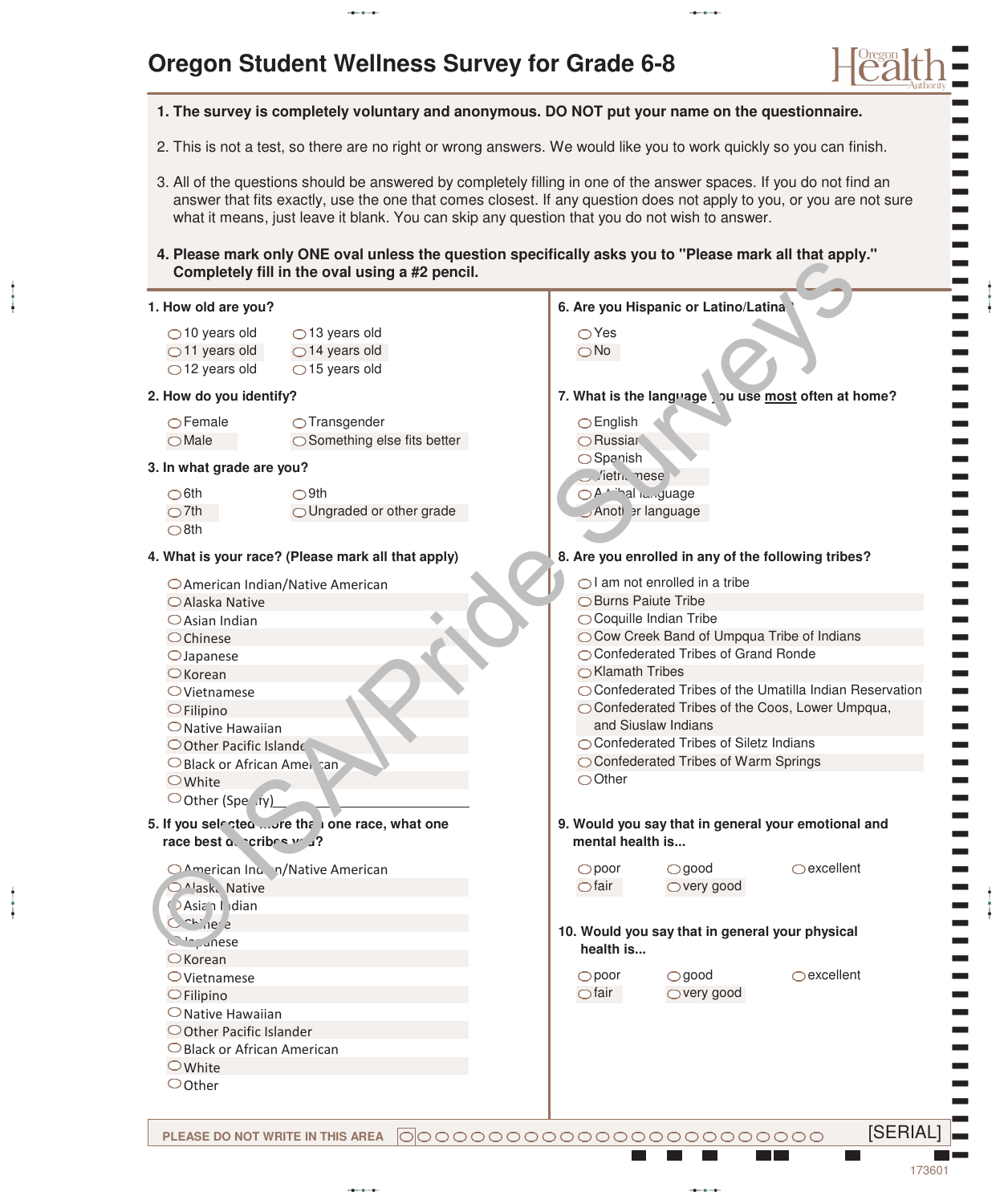| 11. Have you changed schools (including changing from<br>elementary to middle and middle to high school) in the<br>past year? | How much do you agree with the<br>following statements about<br>school?             |                                |  |
|-------------------------------------------------------------------------------------------------------------------------------|-------------------------------------------------------------------------------------|--------------------------------|--|
| $\bigcirc$ Yes<br>$\bigcirc$ No                                                                                               |                                                                                     | <b>IOree</b>                   |  |
|                                                                                                                               | 19. I have lots of chances to be part of class                                      |                                |  |
| 12. How many times have you changed homes since                                                                               | discussions or activities.                                                          | ЮIС                            |  |
| kindergarten?                                                                                                                 | 20. There are lots of chances for students in my                                    |                                |  |
|                                                                                                                               | school to get involved in sports, clubs, and other                                  |                                |  |
| $\bigcirc$ 5 or 6 times<br>$\bigcirc$ Never                                                                                   | school activities outside of class.                                                 |                                |  |
| $\bigcirc$ 1 or 2 times<br>$\bigcirc$ 7 or more times                                                                         | 21. I respect most of my teachers.                                                  | 10<br>O                        |  |
| $\bigcirc$ 3 or 4 times                                                                                                       | 22. My teachers notice when I am doing a good job                                   |                                |  |
|                                                                                                                               | and let me know about it.                                                           | S                              |  |
| 13. Putting them all together, what were your grades like                                                                     | 23. I can talk to my teachers openly and freely                                     |                                |  |
| last year?                                                                                                                    | about my concerns.                                                                  | $O_{\mathsf{I}}\cup\mathsf{I}$ |  |
|                                                                                                                               | 24. In my school, teachers treat students with                                      |                                |  |
| ◯ Mostly F's<br>◯ Mostly A's<br>◯ Mostly C's<br>◯ Mostly B's<br>◯ Mostly D's                                                  | respect.<br>25. Most students at my school help eacl of ler                         | <b>NOO</b>                     |  |
|                                                                                                                               | when they are hurt or upset.                                                        |                                |  |
|                                                                                                                               | 26. In my school, students that we have to get                                      | IOIOI<br>っ                     |  |
| 14. During the LAST FOUR WEEKS how many whole days of                                                                         | good grades are picked only other cludents.                                         |                                |  |
| school have you missed because you skipped or "cut"?                                                                          |                                                                                     |                                |  |
| $\bigcirc$ None                                                                                                               |                                                                                     |                                |  |
| $\bigcirc$ 1 day                                                                                                              | During the part Juday. on how                                                       |                                |  |
| $\bigcirc$ 2 days                                                                                                             | many days d' d you                                                                  |                                |  |
| $\bigcirc$ 3 days                                                                                                             |                                                                                     |                                |  |
| $\bigcirc$ 4 to 5 days                                                                                                        | 27. not go to school be ause you felt you would                                     |                                |  |
| $\bigcirc$ 6 to 10 days                                                                                                       | be unsafe at school or on your way to or                                            |                                |  |
| ◯11 days or more                                                                                                              | $fr$ in $s$ iool?                                                                   |                                |  |
|                                                                                                                               | 8. c. r ag n as a weapon on school property?                                        | $\circ$<br>IO                  |  |
| 15. How do you like school?                                                                                                   | Co. ran, weapon (other than a gun) such as                                          |                                |  |
|                                                                                                                               | a vife or club on school property?                                                  |                                |  |
| ◯ I like school very much                                                                                                     |                                                                                     |                                |  |
| $\bigcap$ like school<br>$\bigcirc$ I neither like nor dislike school                                                         |                                                                                     |                                |  |
| ◯ I dislike school                                                                                                            |                                                                                     |                                |  |
| ○I dislike school very much                                                                                                   | POX<br>During the past 12 months,<br>$\mathbf{o}$<br>$\mathbf{o}$<br>how many times |                                |  |
|                                                                                                                               |                                                                                     |                                |  |
|                                                                                                                               | 30. were you in a physical fight?                                                   |                                |  |
| 16. How important do you think the thing<br><b>POU a.</b>                                                                     | 31. were you in a physical fight                                                    |                                |  |
| learning in school are going to be in the later life?                                                                         | on school property?                                                                 | 1010101010                     |  |
|                                                                                                                               | 32. did you bully someone (such as                                                  |                                |  |
|                                                                                                                               |                                                                                     |                                |  |
| $\bigcirc$ Very important<br>○ Quite important                                                                                | hitting, kicking, pushing, saying                                                   |                                |  |
| ◯ Fairly important                                                                                                            | mean things, spreading rumors, or                                                   |                                |  |
| ◯ Slightly important                                                                                                          | making sexual comments that                                                         |                                |  |
| ◯ Not at all important                                                                                                        | bothered them)?<br>OIOIOIO                                                          | IО                             |  |
|                                                                                                                               | 33. have you been suspended from                                                    |                                |  |
|                                                                                                                               | school?                                                                             | 0 0 0 0 0 0                    |  |
|                                                                                                                               | 34. has someone threatened you with a                                               |                                |  |
|                                                                                                                               | weapon such as a gun, knife, or club                                                |                                |  |
|                                                                                                                               | on school property?                                                                 |                                |  |
| loon<br>imes                                                                                                                  |                                                                                     |                                |  |
|                                                                                                                               | 35. During the past 12 months, has anyone offered, sold, or                         |                                |  |
| you are assigned is meaningful                                                                                                | given you an illegal drug on school property?                                       |                                |  |
| and important?<br>O                                                                                                           |                                                                                     |                                |  |
| 17. How often do you feel that the schoolwork<br>18. Thinking back over the past school year, how                             | $\bigcirc$ Yes                                                                      |                                |  |
| often did you try to do your best work in<br>school?                                                                          | $\bigcirc$ No                                                                       |                                |  |

| <b>SOMETHING STRAIGHT</b><br>How much do you agree with the<br><b>Romanda Labosis</b><br>Strongli edite<br>following statements about<br>school? | <b>Strongly disadree</b> |             |  |
|--------------------------------------------------------------------------------------------------------------------------------------------------|--------------------------|-------------|--|
| 19. I have lots of chances to be part of class                                                                                                   |                          |             |  |
| discussions or activities.                                                                                                                       |                          |             |  |
| 20. There are lots of chances for students in my                                                                                                 |                          |             |  |
| school to get involved in sports, clubs, and other                                                                                               |                          |             |  |
| school activities outside of class.                                                                                                              |                          |             |  |
| 21. I respect most of my teachers.                                                                                                               |                          |             |  |
| 22. My teachers notice when I am doing a good job                                                                                                |                          |             |  |
| and let me know about it.                                                                                                                        |                          |             |  |
| 23. I can talk to my teachers openly and freely                                                                                                  |                          |             |  |
| about my concerns.                                                                                                                               |                          |             |  |
| 24. In my school, teachers treat students with                                                                                                   |                          |             |  |
| respect.                                                                                                                                         |                          |             |  |
| 25. Most students at my school help eacl of ler                                                                                                  |                          |             |  |
| when they are hurt or upset.                                                                                                                     |                          |             |  |
| 26. In my school, students that we had to get                                                                                                    |                          |             |  |
| good grades are picked only other cludents.                                                                                                      |                          |             |  |
| During the part Julian day. on how<br>Odals<br>many days d' d you                                                                                | 0150015<br>OUNT          | : more days |  |

aaba

aaba

### lne pa ays did you

aabaada aabaa aabaa aabaa aabaa aabaa aabaa aabaa aabaa aabaa aabaa aabaa aabaa aabaa aabaa aabaa aabaa aabaa<br>aabaa aabaa aabaa aabaa aabaa aabaa aabaa aabaa aabaa aabaa aabaa aabaa aabaa aabaa aabaa aabaa aabaa aabaa aa

| 27. not go to school be ause you felt you would |  |  |
|-------------------------------------------------|--|--|
| be unsafe at school or on your way to or        |  |  |
|                                                 |  |  |
| 19. c. r a g h as a weapon on school property?  |  |  |
| $\sim$ and veapon (other than a gun) such as    |  |  |
| a vife or club on school property?              |  |  |

### **During the past 12 months, how many times…**

| During the past 12 months,            |                             |          |     |            |            |  |
|---------------------------------------|-----------------------------|----------|-----|------------|------------|--|
| how many times                        |                             |          |     |            | more limes |  |
|                                       | $\mathcal{L}_{\mathcal{P}}$ | $\phi^0$ | 789 | <b>POS</b> |            |  |
| 30. were you in a physical fight?     |                             |          |     |            |            |  |
| 31. were you in a physical fight      |                             |          |     |            |            |  |
| on school property?                   |                             |          |     |            |            |  |
| 32. did you bully someone (such as    |                             |          |     |            |            |  |
| hitting, kicking, pushing, saying     |                             |          |     |            |            |  |
| mean things, spreading rumors, or     |                             |          |     |            |            |  |
| making sexual comments that           |                             |          |     |            |            |  |
| bothered them)?                       |                             |          |     |            |            |  |
| 33. have you been suspended from      |                             |          |     |            |            |  |
| school?                               |                             |          |     |            |            |  |
| 34. has someone threatened you with a |                             |          |     |            |            |  |
| weapon such as a gun, knife, or club  |                             |          |     |            |            |  |
| on school property?                   |                             |          |     |            |            |  |

# **35. During the past 12 months, has anyone offered, sold, or given you an illegal drug on school property?**

173602

 $\sim$ 

**The State** 

( (

aaba

aaba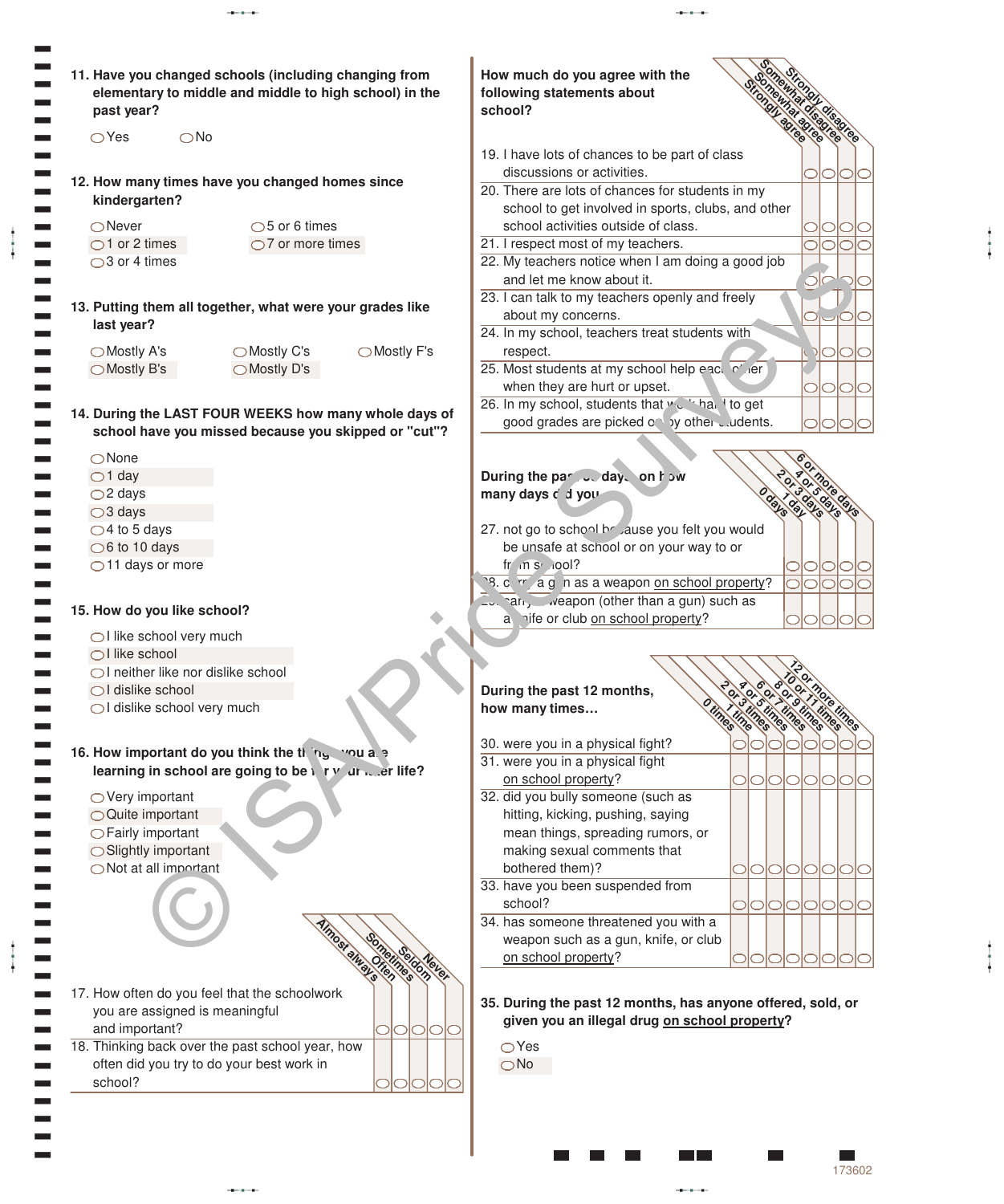**Harassment can include threatening, bullying, name-calling or obscenities, offensive notes or graffiti, unwanted touching, and being pushed around or hit.**



- **51. During the past 12 months, did you ever feel so sad or hopeless almost every day for two weeks or more in a row that you stopped doing some usual activities?**
	- Yes

aaba

aaba

No

- **52. During the past 12 months, did you ever seriously consider attempting suicide?**
	- Yes  $\bigcirc$ No

aabaada aabaada aabaada aabaada aabaada aabaada aabaada aabaada aabaada aabaada aabaada aabaada aabaada aabaad<br>aabaada aabaada aabaada aabaada aabaada aabaada aabaada aabaada aabaada aabaada aabaada aabaada aabaada aabaad

- **53. During the past 12 months, how many times did you actually attempt suicide?**
	- $\bigcirc$ 0 times  $\bigcirc$  1 time  $\bigcirc$  2 or 3 times  $\bigcirc$  4 or 5 times  $\bigcirc$ 6 or more times

Gambling involves betting *p* whing **callude (money, a** watch, soda, etc.) on a ga**nt expandite or the unity of the uncertain outcome.**

- **54. Please mark ALL the different types of betting that you** have done, in any, during the last 30 days: (Please mark **all that ap<sub>p</sub>**  $\theta$ 
	- $\Box$  did not gamble during the last 30 days
	- OPI<sup>-ing</sup> is the tickets/Powerball/Megabucks
	- $P$ laying dice or coin flips
	- **Playing cards (poker, etc.)**
	- Betting on a sports team
	- $\bigcirc$  Betting on games of personal skill (bowling, video games, dares, etc.)
	- ◯ Gambling on the Internet for free or with money
	- Playing Bingo for money
	- Other
- **55. During the last 12 months, have you ever felt bad about the amount you bet, or about what happens when you bet money?**

Yes No I don't bet for money

- **56. During the last 12 months, have you ever felt that you would like to stop betting money but didn't think you could?**
	- Yes
	- No
	- $\bigcirc$ I don't bet for money
- 57. Have you ever lied to anyone about betting/gambling?
- 58. Have you ever bet/gambled more than you wanted to?
- 59. Have your parents ever talked to you about the risks of betting/gambling?
- 60. Have your teachers ever talked to you about the risks of betting/gambling?

**PLEASE DO NOT WRITE IN THIS AREA** [SERIAL]

) ) ) ) ) ) ) ) ) ) ) ) ) ) ) ) ) ) ) ) ) ) ) ) ) ) ) ) ) ) ) ) ) ) ) ) ) ) ) ) ) ) ) ) ) ) ) ) ) ) ) ) ) ) ) ) ) ) ) )

aaba

173603

) ) ) aaba

**Yes No**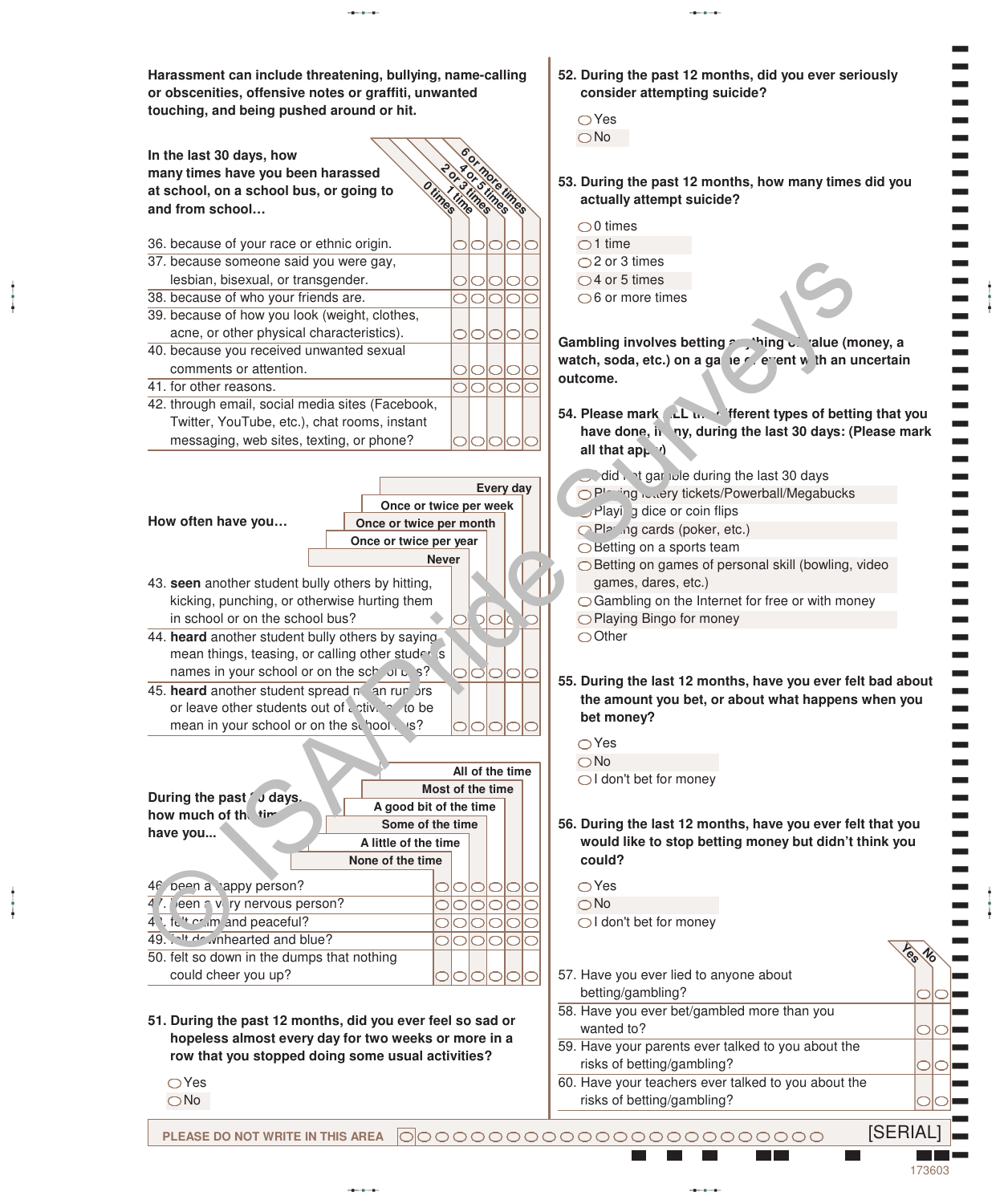

aaba

aaba

aabaada aabaa aabaa aabaa aabaa aabaa aabaa aabaa aabaa aabaa aabaa aabaa aabaa aabaa aabaa aabaa aabaa aabaa<br>aabaa aabaa aabaa aabaa aabaa aabaa aabaa aabaa aabaa aabaa aabaa aabaa aabaa aabaa aabaa aabaa aabaa aabaa aa

aaba

aaba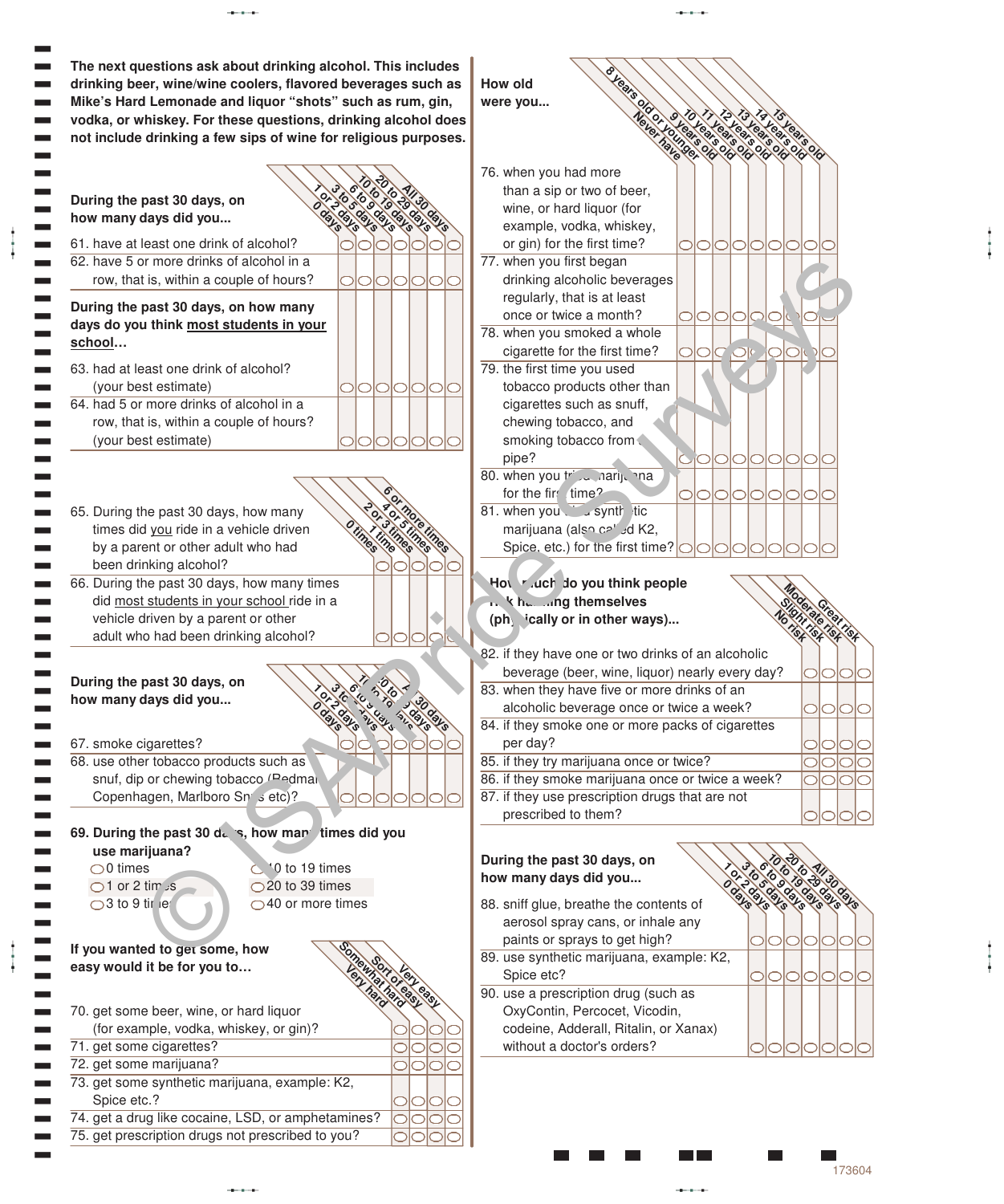

aaba

aaba